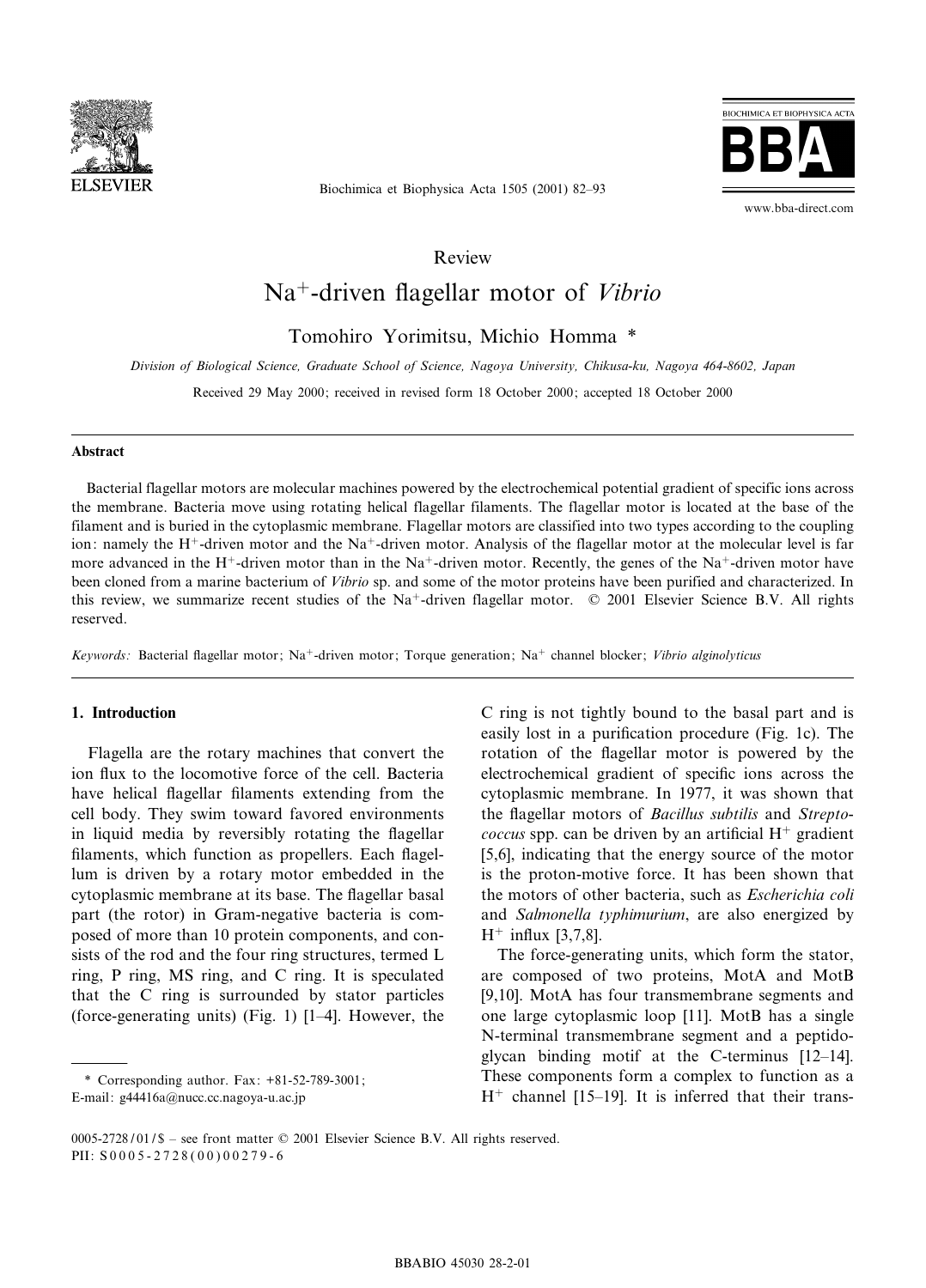

Fig. 1. Structure of flagella. (a) Cartoon of a flagellar structure of Gram-negative bacteria. (b) The components and substructure of flagella. (c) Electron micrographs of a filament-hookbasal body complex which is stained by phosphotungstate. The switch complex (C ring), motor complex, and export apparatus are missing.

membrane segments, which are predicted to form  $\alpha$ helices, make an ion channel. One of the most prominent hypothesis is that structural changes induced in MotA generate the rotary power by coupling  $H^+$ flow to changes of the interaction with the rotor component FliG, as discussed later [20^24]. The mechanism of coupling between the  $H^+$  flow and the structural changes has not been resolved.

In some bacteria, the flagellar motor is powered by the electrochemical gradient of  $Na<sup>+</sup>$  [25]. Early studies of the  $Na^+$ -driven flagellar motor were carried out using alkaliphilic Bacillus. Alkaliphilic Bacillus optimally lives and is vigorously motile at pH 10^ 11 [26]. Under alkaline conditions, the  $H^+$ -motive force is quite small because the intracellular pH of these bacteria is maintained at pH 8^9 by the mechanism of homeostasis [27]. It was shown that the

presence of  $Na<sup>+</sup>$  in the medium was essential for the motility of these bacteria [28] and it was proved that the flagellar motor of these bacteria rotates by the electrochemical potential of  $Na<sup>+</sup>$  [29-31]. Some Vibrio spp., V. alginolyticus, V. parahaemolyticus, and V. cholerae, use the  $Na^+$ -motive force to rotate polar flagellar motors [32-36]. It is known that  $V$ . alginolyticus and V. parahaemolyticus also have  $H^+$ driven lateral flagella [34,37] (Fig. 2a). These marine *Vibrio* species use the Na<sup>+</sup>-driven polar flagella for swimming in liquids, such as sea water, and the  $H^+$ driven lateral flagella for swarming in viscous environments, such as on surfaces of fish [38,39]. As shown in Fig. 2b, the swimming speed generated by the polar flagella decreases rapidly as the buffer viscosity is increased, and stops at a viscosity of 200 cP. In contrast, the swimming speed by the lateral flagella increases with viscosity to about 5 cP of viscosity, then decreases gradually, but is still about  $20 \mu m/$ s at 200 cP viscosity [40]. V. alginolyticus as well as other *Vibrio* spp. have the Na<sup>+</sup>-translocating respiratory chain and  $Na^{+}/H^{+}$  antiporter, which extrude  $Na<sup>+</sup>$  and might generate the electrochemical potential for the Na<sup>+</sup>-driven flagellar motor [41]. Thus wild-type  $Na<sup>+</sup>$  motility is resistant to the  $H<sup>+</sup>$  conductor CCCP, but the motility of mutant cells with a defective  $Na<sup>+</sup>$  pump is sensitive to CCCP (Fig. 2c) [42].

The  $Na<sup>+</sup>$ -driven motor has advantages for the study of its function because the  $Na^+$ -motive force can be more easily manipulated, and the motor function can be inhibited by specific  $Na<sup>+</sup>$  channel blockers, which are also powerful tools for the study of the energy-coupling mechanism of the motor.

## 2. Components essential for the torque generation of the Na<sup>+</sup> -driven motor

At first, the  $Na^+$ -driven flagellar motor was predicted to contain motor components homologous to MotA and MotB of the  $H^+$ -driven flagellar motor. Using homology, it was attempted to clone the genes from bacteria that have  $Na<sup>+</sup>$ -driven flagella. However, the strategy was not successful. The  $Na^+$ -driven motor genes were cloned using motility-defective mutants. The essential genes,  $motX$  and  $motY$ , for the rotation of the  $Na^+$ -driven motor were identified and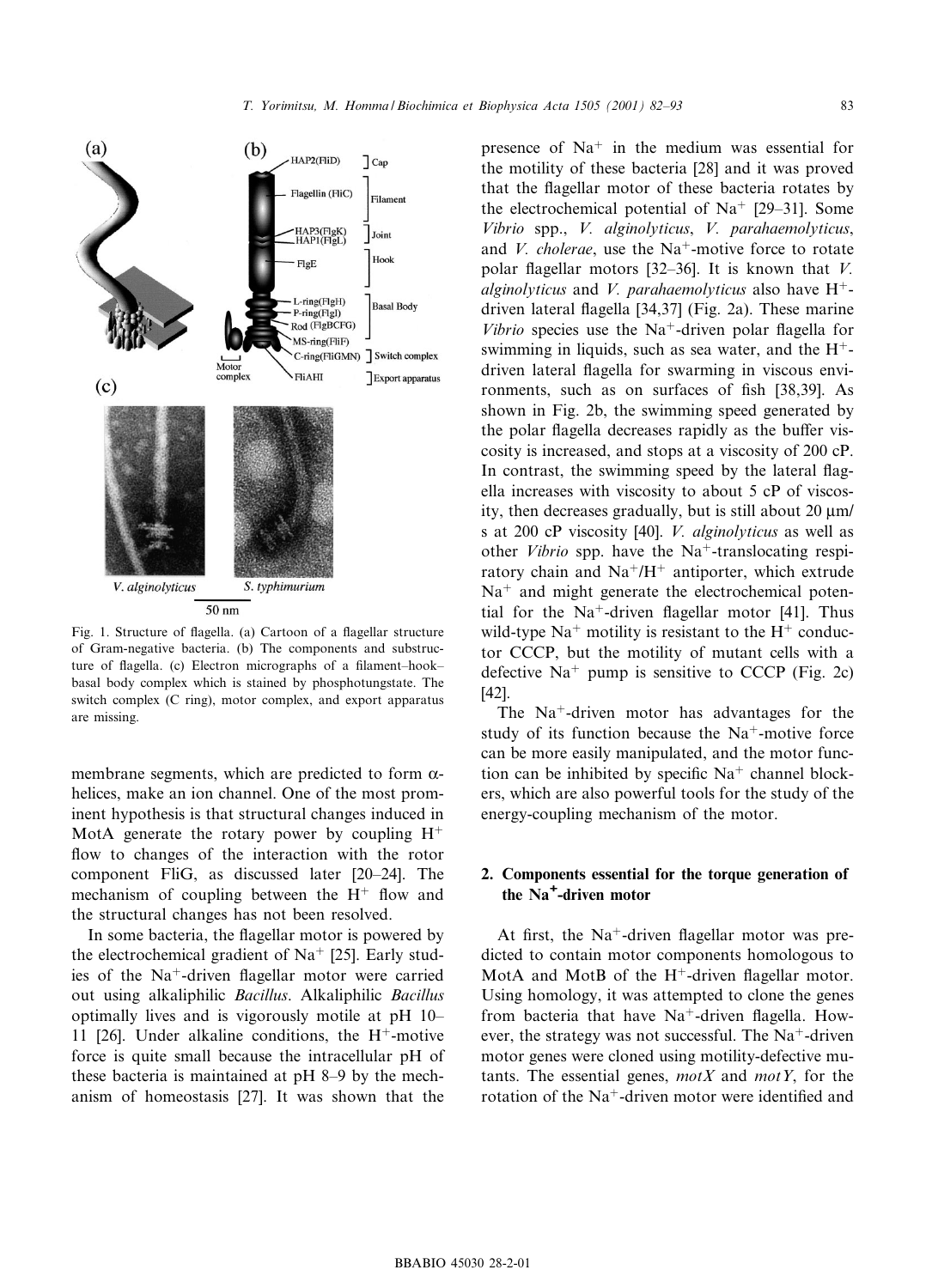

Fig. 2. Lateral flagella and polar flagellum of  $V$ . alginolyticus. (a) Differentiation of flagellar system of  $V$ . alginolyticus. (b) Functional difference between Laf and Pof with regard to viscosity [40]. The swimming speed was measured in a buffer in which the viscosity was changed by addition of polyvinylpyrrolidone. (c) Circulation of Na<sup>+</sup> and H<sup>+</sup> under the different pH conditions for the flagellar motors of  $V$ . alginolyticus. In  $V$ . alginolyticus, Na<sup>+</sup> and H<sup>+</sup> are pumped out by the respiratory chain and the  $Na<sup>+</sup>$  pumping is only active in the alkaline condition. The  $H^+$  gradient can be changed to a Na<sup>+</sup> gradient by antiporters.

cloned from *V. parahaemolyticus* [43,44]. The  $motX$ and *motY* genes were also identified in *V. alginolyti*cus, closely related to V. parahaemolyticus [45,46]. From the deduced amino acid sequences, it is assumed that these two components, MotX and MotY, are membrane proteins with a single transmembrane segment, and indeed both of them are separated in a membrane fraction. MotY has a peptidoglycan binding motif (which is also observed in MotB, an essential component of the  $H^+$ -driven motor) in its C-terminal region [13,14]. In the  $H^+$ -driven motor, it is suggested that the interaction with peptidoglycan and the motif is important for fixing the MotA/MotB complex around the rotor. On the other hand, MotX might form a part of the  $Na<sup>+</sup>$  channel because overexpression of MotX causes E. coli to be defective in growth when the extracellular  $Na<sup>+</sup>$  concentration is increased. The growth defect is rescued by amiloride [44], which is known to be a potent inhibitor of  $Na<sup>+</sup>$  channels as well as the Na<sup>+</sup>-driven flagellar motor [47]. Moreover, MotY failed to be localized to the cytoplasmic membrane in the absence of MotX. MotA is required for the stability of MotB in E. coli cells [48]. From these lines of evidence it was speculated that MotX and MotY form a complex of force-generating unit similar to the complex of MotA and MotB. However, overall similarities with MotX and MotY were not found in the components of the  $H^+$ -driven motor. Therefore, it had been assumed that the mechanisms of the energy conversion with ion flux were very different between the  $H^+$ - and the Na<sup>+</sup>-driven motors.

In 1997, two novel genes, *pomA* and *pomB*, which are essential for rotating the  $Na^+$ -driven flagellar motor in *V. alginolyticus*, were isolated [49]. The amino acid sequences of PomA and PomB are similar to those of MotA and MotB, respectively. By random mutagenesis of the *pomA* gene, it has been suggested that PomA and MotA are very similar in structure and function [50]. It is inferred that PomA has four transmembrane segments, and PomB has a single transmembrane segment and a peptidoglycan binding motif in the C-terminal region. PomA and PomB are most likely to interact with each other because they are co-precipitated with each other and the stability of PomB is dependent on the presence of PomA in the cell [51]. The complex of PomA and PomB seems to function as a  $Na<sup>+</sup>$  channel. Recently, homologous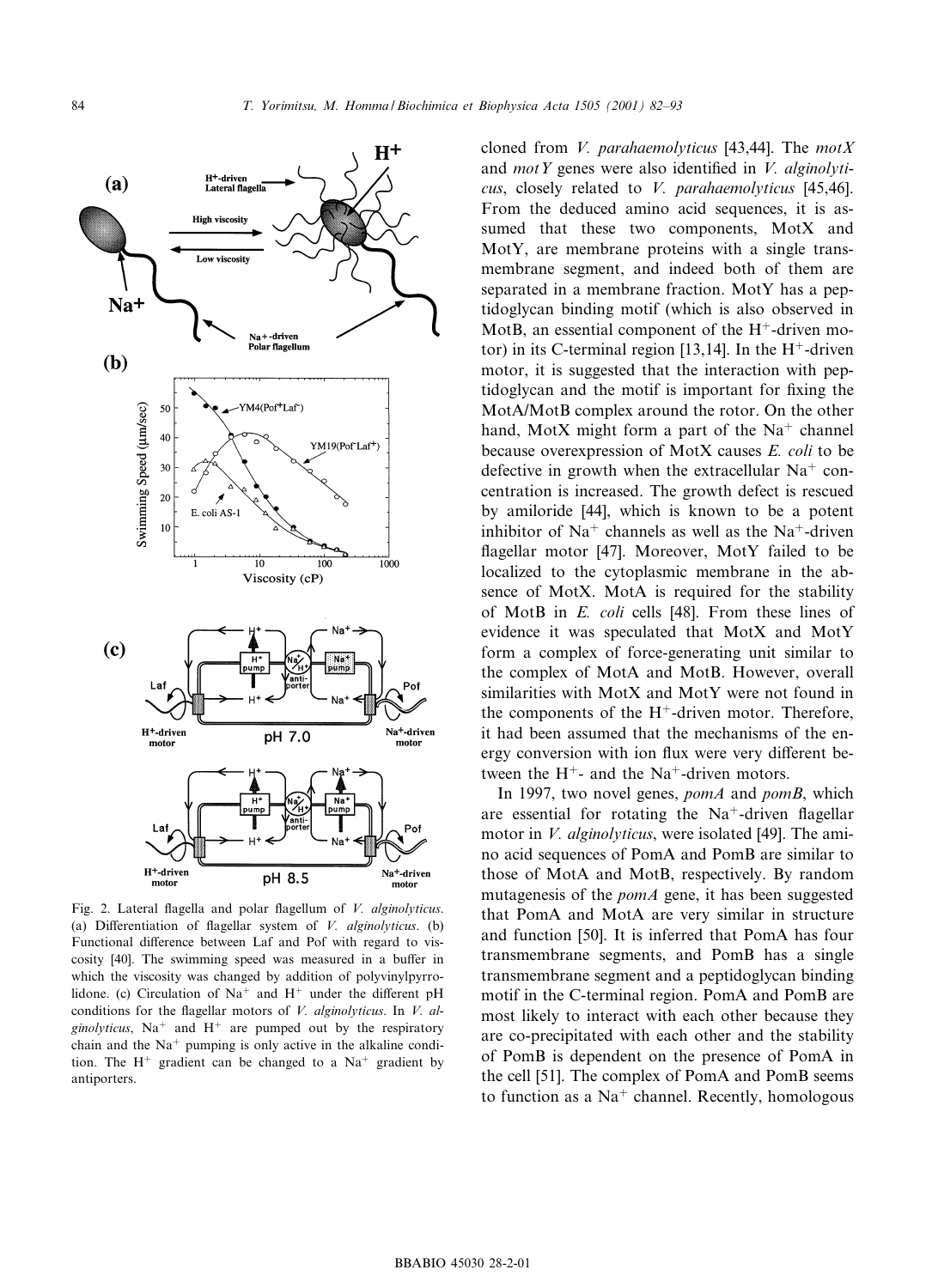**Flagellar motor proteins** 



Fig. 3. Gene productions for the  $H^+$ -driven motor and the  $Na<sup>+</sup>$ -driven motor. Membrane-localized components for the  $H^+$ -driven motor of E. coli and the Na<sup>+</sup>-driven and H<sup>+</sup>-driven motors of *V. alginolyticus* are summarized. The predicted membrane topology of the four motor gene products in the  $Na<sup>+</sup>$ driven motor is illustrated as previously [49].

genes were isolated in V. parahaemolyticus [52]. Further, four homologous genes are found also in the genome sequence of V. cholerae. These results suggest that the force-generating unit of the  $Na<sup>+</sup>$ -driven flagellar motor is composed of four components, PomA, PomB, MotX, and MotY (Fig. 3).

# 3. Rotation analysis of the  $Na<sup>+</sup>$ -driven flagellar motor

The rotation rate of the flagellar motor of  $V$ . alginolyticus was measured by laser dark-field microscopy. Laser dark-field microscopy is a powerful tool because it enables the measurement of the rotation speed of a single flagellar motor. In this method, a cell is stuck and fixed on the glass surface and its

Table 1 Statistics for various motors

rotating flagellum is irradiated by a laser beam. The intensity of scattered light is detected by a photon-counting system, and then the rotation rate of a single flagellum is measured from the change of the intensity [53]. In *V. alginolyticus*, it was shown that the rotation rate of a flagellum was proportional to the speed of a freely swimming cell [54]. The swimming speeds and the flagellar rotation rates of individual free-swimming cells were measured simultaneously, and a roughly linear relation between swimming speed and flagellar rotation rate was observed [55]. In other words, the flagellar rotation rate can be estimated from the swimming speed. The average rotation rate of the flagellar motor is 1100 rps and the highest value is 1700 rps [56]. On the other hand, the rotation rates for the  $H^+$ -driven motor of E. coli and S. typhimurium were measured as ca. 300 rps [57] and ca. 200 rps [53], respectively. This remarkable difference of the rotational rates might reflect the difference of the efficiencies for the energy coupling between the  $H^+$ - and Na<sup>+</sup>-driven motor. In Table 1, various motors including the ATP-driven motors are compared. Many possible mechanisms for ion-driven rotary motors have been proposed, although without reliable supporting evidence [58]. The  $Na^+$ -driven flagellar motor is inferred to be the fastest motor among those that we know [56]. The *Vibrio* Na<sup>+</sup>-driven flagellar motor may be adapted to high-speed rotation.

# 4. Specific inhibitors of the  $Na<sup>+</sup>$ -driven flagellar motor

The functions of mammalian  $Na<sup>+</sup>$  channels,  $Na<sup>+</sup>/$  $H^+$  exchangers and  $Na^+/Ca^{2+}$  exchangers have been analyzed using amiloride, one of the specific inhibitors of  $Na<sup>+</sup>$ -coupled systems [59]. Amiloride is

|                  | Flagella of E. coli        | Polar flagella of V. alginolyticus $F_1$ motor of $F_0F_1$ -ATPase |                        | Myosin of skeletal muscle  |
|------------------|----------------------------|--------------------------------------------------------------------|------------------------|----------------------------|
| Axis distance    | ca. 20 nm                  | ca. 20 nm                                                          | ca. 1 nm               | NA                         |
| Rotational speed | $300$ rps                  | $1700$ rps                                                         | $10$ rps               | NA                         |
| Linear speed     | $40 \text{ }\mu\text{m/s}$ | $210 \text{ }\mu\text{m/s}$                                        | $60 \text{ nm/s}$      | $10 \text{ }\mu\text{m/s}$ |
| Torque/generator | ca. $450$ pN nm            | ca. $100$ pN nm                                                    | ca. $40 \text{ pN nm}$ | NA                         |
| Force            | ca. $25 \text{ pN}$        | ca. $5 \text{ pN}$                                                 | ca. $40 \text{ pN}$    | ca. $5-10$ pN              |
| Efficiency       | $\sim 100\%$ ??            | $\sim 100\%$ ??                                                    | $\sim 100\%$ ??        | $\sim$ 50% ??              |
| Energy source    | $H^+$                      | $Na+$                                                              | ATP                    | ATP                        |
|                  |                            |                                                                    |                        |                            |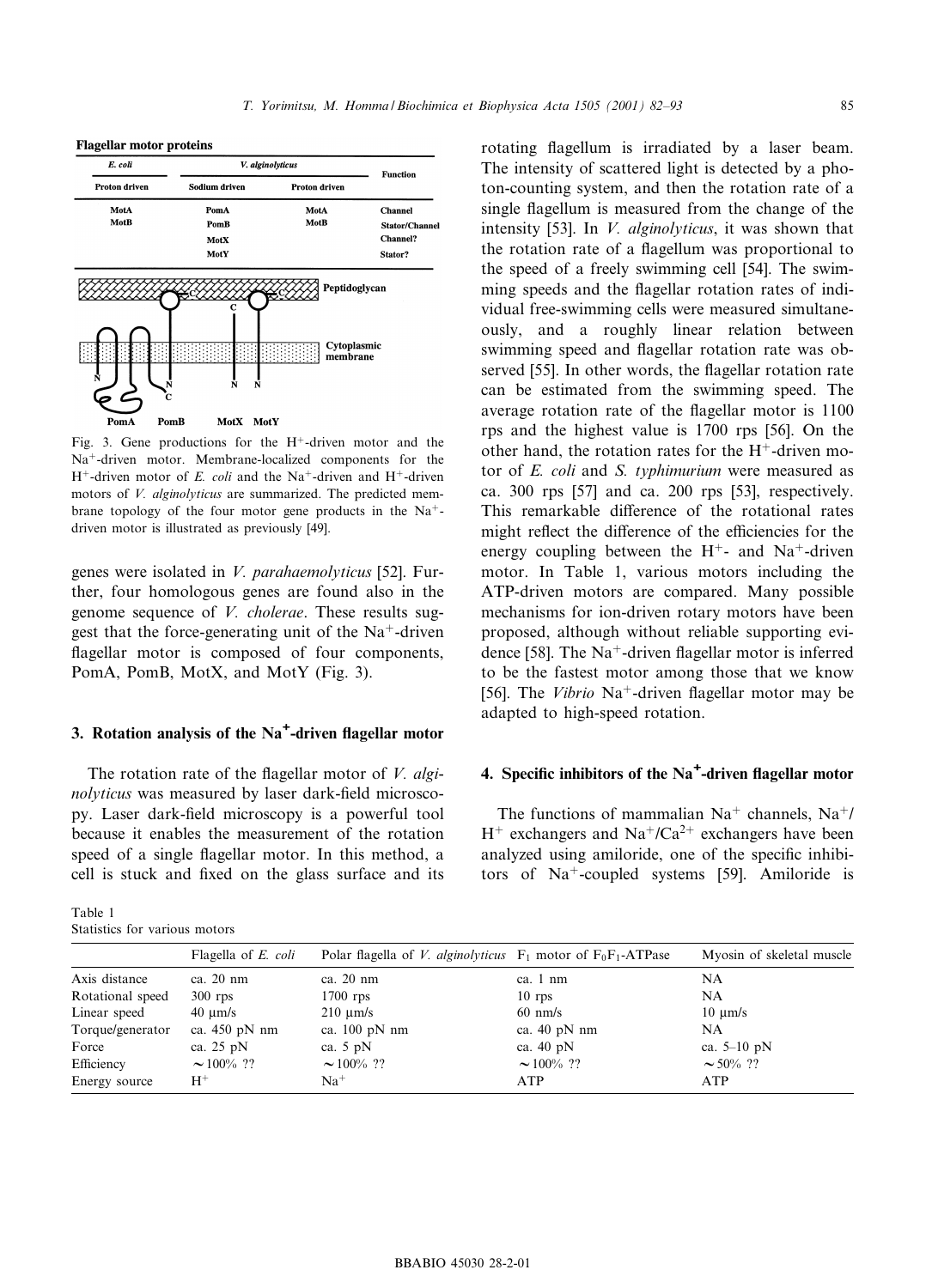

thought to bind to the  $Na<sup>+</sup>$  binding site in the channel. It was found that amiloride also specifically inhibits the function of the  $Na^+$ -driven flagellar motor, without affecting the membrane potential, the intra-

Fig. 4. Characterization of motility mutants resistant to phenamil. (a) Swarming abilities of the mutants in the presence of phenamil. 1, the Mpa<sup>s</sup> (wild-type for the phenamil sensitivity) strain; 2 and 3, the  $Mpa<sup>r</sup>$  mutants (motility mutants resistant to phenamil). (b) Relationship between  $Na<sup>+</sup>$  concentration of the medium and swimming speed was examined for the Mpas strain and the Mpar mutant. (c) Motility inhibition of the Mpa<sup>s</sup> strain and the Mpa<sup>r</sup> mutant by phenamil was examined. The data are quoted from [64].  $\leftarrow$ 

cellular pH homeostasis, or the ATP content of the cells and only slightly affecting the  $Na<sup>+</sup>$ -coupled amino acid transport system in alkaliphilic Bacillus [47]. The inhibition of cell motility by amiloride is reduced with increasing  $Na<sup>+</sup>$  concentration in the medium. This result indicates that amiloride reversibly inhibits the motor function by competing with  $Na<sup>+</sup>$ .

6-Iodoamioride (6-IA), which is a photoreactive amiloride analog, competitively and reversibly inhibits the rotation of the flagellar motor of alkaliphilic Bacillus. However, 6-IA irreversibly inhibits the motility after irradiation with UV light. When tethered cells of alkaliphilic Bacillus were irradiated with UV light in the presence of 6-IA, the rotation rate gradually decreased in five to nine steps, suggesting that there are multiple torque generators that function independently in the  $Na<sup>+</sup>$  motor [60]. Similar results have been obtained in the  $H^+$ -driven motor [61,62]. When MotB was inducibly produced in a tethered  $motB$  cell of  $E$ . *coli*, the rotation rate of the cell increased stepwise for a maximum of eight steps. Moreover, by electron microscopy, about 10 particles which might be the torque generators were found in the cytoplasmic membrane, and they are absent in motor-defective mutants [63]. From the electron microscopic images, the basal body structures of the  $H^+$ - and Na<sup>+</sup>-driven flagella are similar to each other (Fig. 1c). These results suggest that the number of torque generators is around 10 in both the  $H^+$ - and  $Na<sup>+</sup>$ -driven motors.

To study the  $Na<sup>+</sup>$  binding site of the Na<sup>+</sup>-driven flagellar motor of *V. alginolyticus*, Kojima et al.  $[64]$ isolated motility mutants resistant to phenamil, an amiloride analog (Fig. 4a). The swimming speeds of both strains showed a similar dependence on the external  $Na<sup>+</sup>$  concentration (Fig. 4b). The wild-type cells for motility cannot swim at 50  $\mu$ M of phenamil,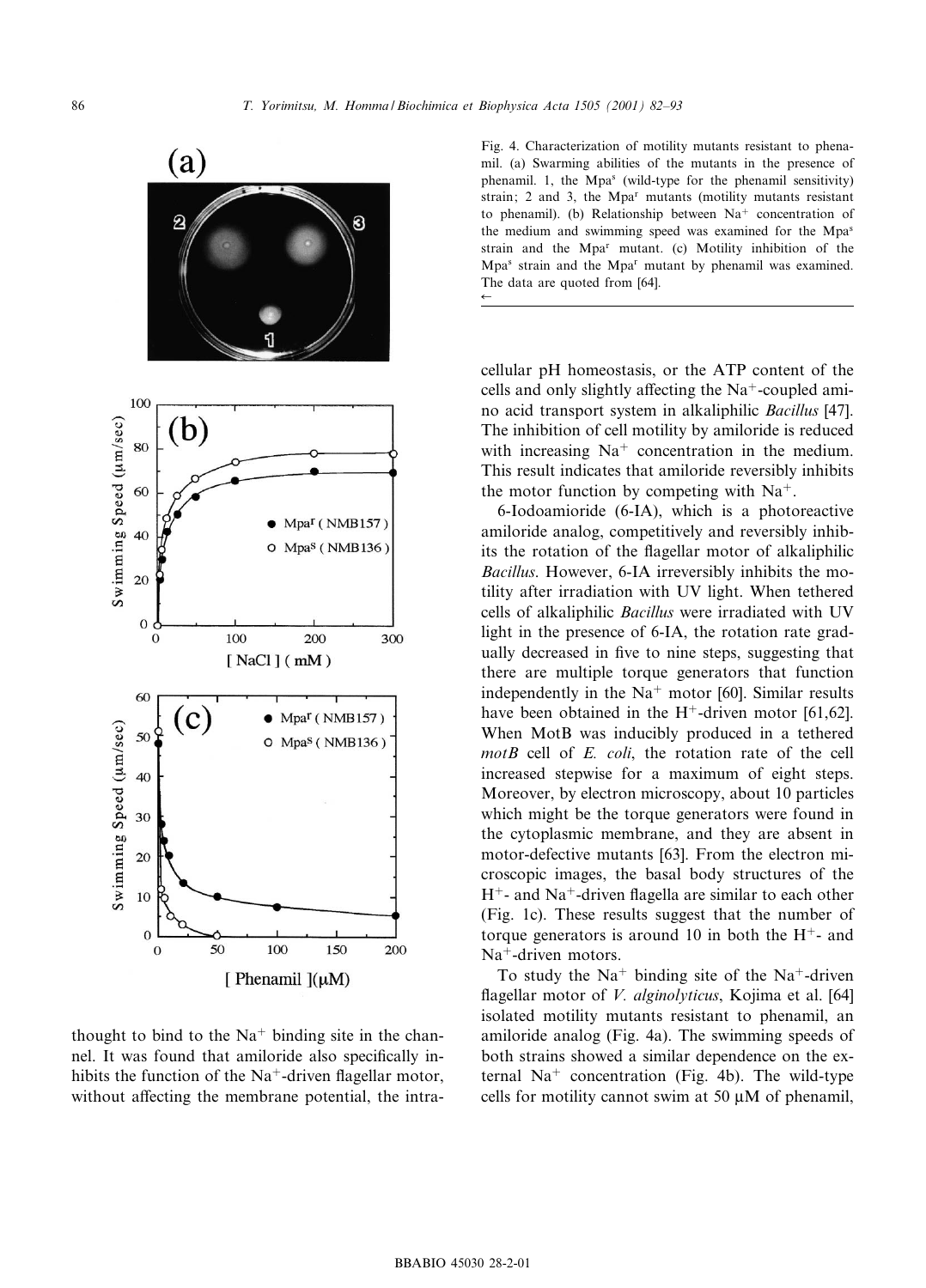

Fig. 5. Model of the membrane topology of PomA and PomB. Positions substituted by Cys are shown as closed circles with the white letters of amino acids [66]. Relative swarm sizes in the Cys mutants are indicated by the shaded circles. Where no shaded circle is given, swarm size was similar to that of the wild-type cells. The shaded circles with the white letters (D148 of PomA and P16 of PomB) show the mutation sites for the phenamil resistance. The thick circle (D24 of PomB) shows a possible  $Na<sup>+</sup>$  binding site.

while the mutant cells can swim at this concentration (Fig. 4c). Unlike amiloride, the effect of phenamil on the motor function is not dependent on the concentration of  $Na<sup>+</sup>$  in the medium. The fluctuation of the rotation rate of the motor, which is defined as the standard deviation divided by the average rotation rate, was investigated by laser dark-field microscopy. It was shown that the rotation rate of the wild-type flagella greatly fluctuates in the presence of phenamil, but that of the mutant resistant to phenamil does not. This work suggests that the motor has the phenamil-specific binding site and the resistant phenotype is explained by increasing the dissociation rate of phenamil to the motor. Phenamil is likely to bind near the  $Na<sup>+</sup>$  binding site. The mutations providing the phenamil-resistant motility are independently mapped in *pomA* and *pomB* genes, and consist of substitution of Asp<sup>148</sup> to Tyr in PomA or Pro<sup>16</sup> to Ser in PomB (Fig. 5) [65]. From the predicted topology of PomA and PomB, it is predicted that each residue is located near the cytoplasmic ends of transmembrane segments (Fig. 5). The double mutation of PomA-D148Y/PomB-P16S synergistically impairs motility in the absence of phenamil and makes the

motility less sensitive to phenamil. Those lines of evidence suggest that  $Asp^{148}$  of PomA and Pro<sup>16</sup> of PomB are proximally located, and that multiple residues of both PomA and PomB including Asp<sup>148</sup> and Pro<sup>16</sup>, respectively, contribute to the formation of the high-affinity phenamil binding site. Analysis of motor function by  $Na<sup>+</sup>$  channel inhibitors was also carried out to isolate amiloride- and phenamil-resistant mutants, and the mutation sites were characterized in V. parahaemolyticus [52]. In the PomA homolog in V. parahaemolyticus, mutations at the same position  $(Asp<sup>148</sup>)$  provide the phenamil-resistant phenotype. Mutations at  $\text{Gly}^{20}$  and  $\text{Ala}^{23}$  and the deletion of  $Pro<sup>12</sup>$  to  $Pro<sup>16</sup>$  caused resistance to phenamil in the PomB homolog. Phenamil resistance mutation sites have been found only in PomA or PomB, not in any other components for torque generation. In both species, no amiloride-resistant mutations have been assigned. The high-affinity binding site for phenamil is likely to be composed of the multiple residues of PomA and PomB which form a  $Na<sup>+</sup>$  channel. The high-affinity site seems to be close to  $Asp<sup>24</sup>$  of PomB which is the candidate of the  $Na<sup>+</sup>$  binding site (see below).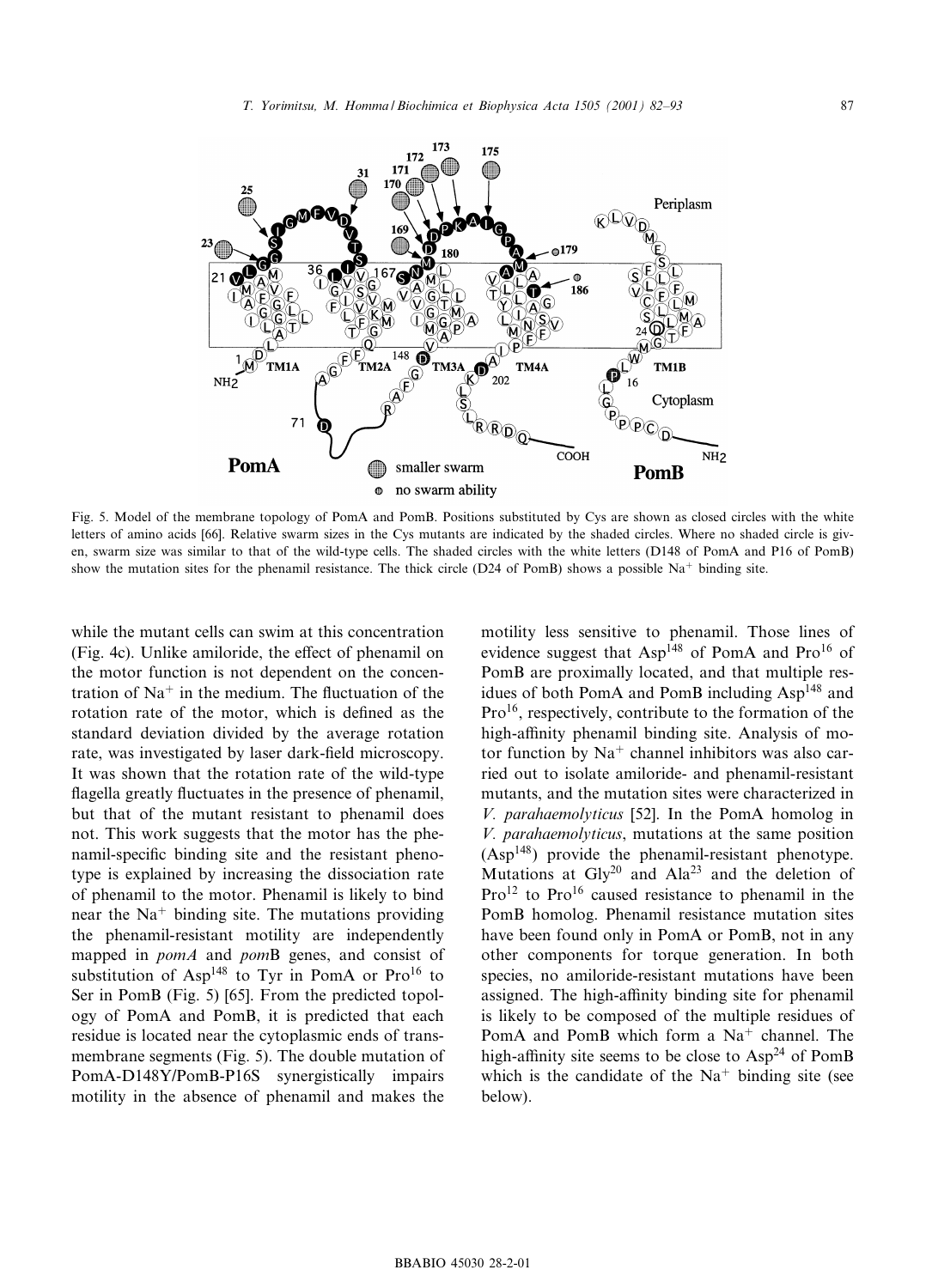## 5. The role of the periplasmic loop regions of PomA

There are two putative periplasmic loops,  $loop_{1-2}$ and  $loop_{3-4}$ , in PomA. The loops may help to maintain the arrangement of the membrane-spanning helices that form the ion channel, guide the  $Na<sup>+</sup>$  ion or interact with the ions, or with other proteins, such as PomB. By Cys-scanning analysis, the periplasmic loops of PomA were investigated for functional and topological information (Fig. 5)  $[66]$ . From profiles of labeling by biotin maleimide, the membrane topology of loop<sub>3-4</sub> was directly predicted, on the other hand, the residues of loop<sub>1-2</sub> were not labeled. This suggests that the environments of the two loops are very different. Loop<sub>1-2</sub> may be covered with a protein, such as PomB, MotX, or MotY, or may be embedded in the pore region of the channel. In  $loop_{3-4}$ , many Cys substitutions and the five successive mutations from M169 to K173 impaired motility, and only the M179C mutation abolished motility. From the evidence that the reactivity of D170C to SH-modifying reagents changed with the  $Na<sup>+</sup>$ concentration, it is speculated that D170 faces towards the channel pore and interacts with  $Na<sup>+</sup>$ , or that  $Na<sup>+</sup>$  changes the structure around D170. The residues from M169 to K173 may not be essential but play an important role for the motor function.

When PomA with an introduced Cys residue (Cys-PomA) in the C-terminal periplasmic loop (loop<sub>3-4</sub>) was examined without exposure to a reducing reagent, a 43-kDa band was observed in some mutants, whereas only a 25-kDa band, which corresponds to monomeric PomA, was observed under reducing conditions [67]. The 43-kDa band was strongest in the P172C mutant. The intensity of the 43-kDa band was enhanced in most mutants by the oxidizing reagent CuCl<sub>2</sub>. The P172C mutant protein of PomA was not functional and inhibits the motility of the wild-type cell in the absence of reducing reagents, although motility was restored by dithiothreitol. These results suggest that a cross-link formed between two molecules of Cys-PomA via  $loop_{3-4}$  inhibits the function of the torque-generating units. Residue P172 by itself does not seem to be essential for motor function, since motility is normal in PomA mutants in which P172 was replaced by various amino acids other than Cys. The flexibility of loop $_{3-4}$ seems to be restricted by the cross-linking, thereby impairing motor function. There are at least three possible mechanisms for this inhibition of motor function: (i)  $Na<sup>+</sup>$  influx is inhibited by disruption of the channel structure; (ii) conversion of the  $Na<sup>+</sup>$ influx to conformational changes in the torque-generating stator units is inhibited; (iii) interactions between the stator and the rotor are inhibited.

The mutant PomA D31C, which is located at the N-terminal periplasmic loop,  $loop_{1-2}$ , does not swim at low concentrations of  $Na<sup>+</sup>$  in the medium, which means that a higher threshold is required for retaining the motility of this mutant [68]. Introduction of positive charges (D31K and D31R) or large structural changes (D31A and D31Y) result in greater shifts of the threshold than in the D31C mutant. On the other hand, replacement by a negatively charged residue (D31E) results in the same dependence on  $Na<sup>+</sup>$ as the wild-type PomA. The negative charge of position 31 in PomA probably has an important role for retaining the  $Na<sup>+</sup>$  influx through the motor or effective torque generation. It is speculated that the negative charge of Asp31 itself or the circumstance of the region including Asp<sup>31</sup> is possibly involved in the guidance of  $Na<sup>+</sup>$  into the channel complex. Direct measurement of the  $Na<sup>+</sup>$  current is necessary to clarify the recruitment of ions at the loop region.

## 6. Recognition of Na<sup>+</sup>

Only two kinds of rotary motors, the flagellar motor and the  $F_1F_0$ -ATPase, are known in biological systems. Both systems are classified into two types according to the coupling ions,  $H^+$ -driven type and Na<sup>+</sup>-driven type.  $F_1F_0$ -ATPase (also known as ATP synthase) is composed of two parts. The  $F_1$  part is soluble and has ATP synthesis and ATP hydrolysis activity. The  $F_0$  part is embedded in the membrane and transports specific ions.  $F_0$  consists of three kinds of subunits, a, b, and c [69]. It was found that a hybrid enzyme composed of the Na<sup>+</sup>-type  $F_0$ part of *Propionigenium modestum* and the  $H^+$ -type  $F_1$  part of *E. coli* has Na<sup>+</sup>-pumping activity, and  $H^+$ -pumping activity is observed only in the absence of Na<sup>+</sup> [70–72]. This suggests that the F<sub>0</sub> part can essentially conduct  $Na<sup>+</sup>$  as well as  $H<sup>+</sup>$ . From mutation analysis it is inferred that an ion specificity site is present in subunits a and c of the  $F_0$  part [73,74].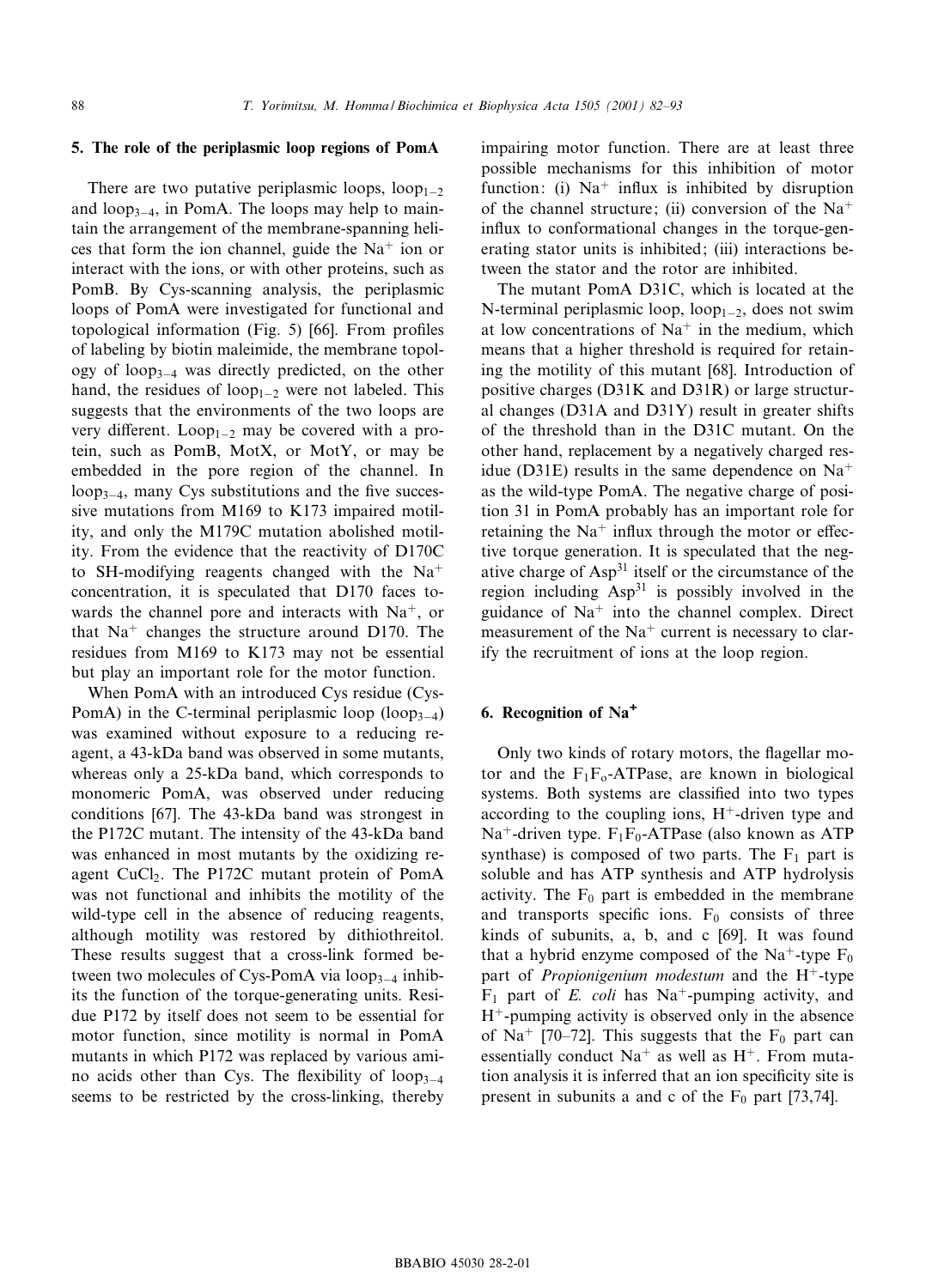

driven components. MotA of R. sphaeroides or PomA of V. alginolyticus, and MotB of R. sphaeroides or PomB of V. alginolyticus or chimeras between PomB and MotB were expressed in pom mutants of *V. alginolyticus*. Black lines and gray lines show the regions of the Na<sup>+</sup>- and the H<sup>+</sup>-driven component. respectively. The regions of the thick line show the transmembrane regions. The light gray boxes show the inner membrane. In (a), (b), and (c), the motor functions as the  $Na^+$ -driven type. On the other hand, the motors of (d), (e), and (f) do not work by  $Na<sup>+</sup>$  or H<sup>+</sup>. The schematic representations are illustrated from the data in [75,76].

Analysis of the ion specificity of the torque generator has also been carried out in the bacterial flagellar motor (Fig. 6). MotA and MotB of Rhodobacter sphaeroides show the largest sequence similarity to PomA and PomB respectively of *V. alginolyticus*, comparing all currently sequenced Mot proteins of  $H^+$  flagellar motors. When the R. sphaeroides motA gene is expressed in a V. alginolyticus pomA mutant, motility is restored. However, the motility of a *pomB* mutant is not restored by expressing the  $motB$  gene. The swimming speed of the *pomA* mutant cell with MotA increases with increasing concentration of  $Na<sup>+</sup>$  in the medium. The motility is inhibited by the  $Na<sup>+</sup>$  channel inhibitors phenamil and amiloride, but not by the  $H<sup>+</sup>$  ionophore CCCP. It is concluded that the hybrid motor composed of the  $H^+$ -type and  $Na<sup>+</sup>$ -type components is functional, and MotA of R. sphaeroides can generate torque by coupling with the  $Na<sup>+</sup>$  flux in place of PomA of *V. alginolyticus* [75]. The chimeric protein (MomB), which has its N-terminal cytoplasmic region and the entire transmembrane segment derived from MotB of R. sphaeroides, and the remaining C-terminal periplasmic part from PomB, functions as a  $Na<sup>+</sup>$  motor when co-produced with PomA or MotA [76]. These lines of evidence show that the channel part consisting of the transmembrane segments from the A and B subunits does not discriminate the ions  $Na<sup>+</sup>$  and  $H<sup>+</sup>$ .

The ion specificity of the hybrid  $F_0F_1$ -ATPase was determined by the  $F_0$  part. The  $F_1$  part is thought to have only mechanical coupling with the  $F_0$  part and the  $F_1$  part should not be expected to alter the ion specificity of the  $F_0$  part. On the other hand, when the channel part of MotA and MotB, whose specificity is  $H^+$ , was incorporated into the Na<sup>+</sup> motor, the specificity was changed to  $Na<sup>+</sup>$  channel. E. coli  $H<sup>+</sup>$  motor components MotA and MotB could function in place of the motor proteins of  $V$ . cholerae though the motility was severely impaired and the hybrid motor seems to be driven by the  $H^+$ -motive force [77]. It has been speculated that the other two  $Na<sup>+</sup>$  type-specific components, MotX and MotY, are involved in the ion recognition of the motor. The ion recognition systems between the  $F_0F_1$ -ATPase and the flagellar motor appear to differ from each other.

In the H<sup>+</sup>-driven motor of E. coli, MotB,  $Asp^{32}$ has a critical role for the motor function and is speculated to convey  $H^+$  [78]. Asp<sup>32</sup> is the only conserved acidic residue in all presently known sequences of MotB and its homologs. (The corresponding residue in PomB of V. alginolyticus is  $Asp^{24}$  [49].) When  $Asp<sup>32</sup>$  is substituted with other residues, all mutants fail to be motile, except for the D32E mu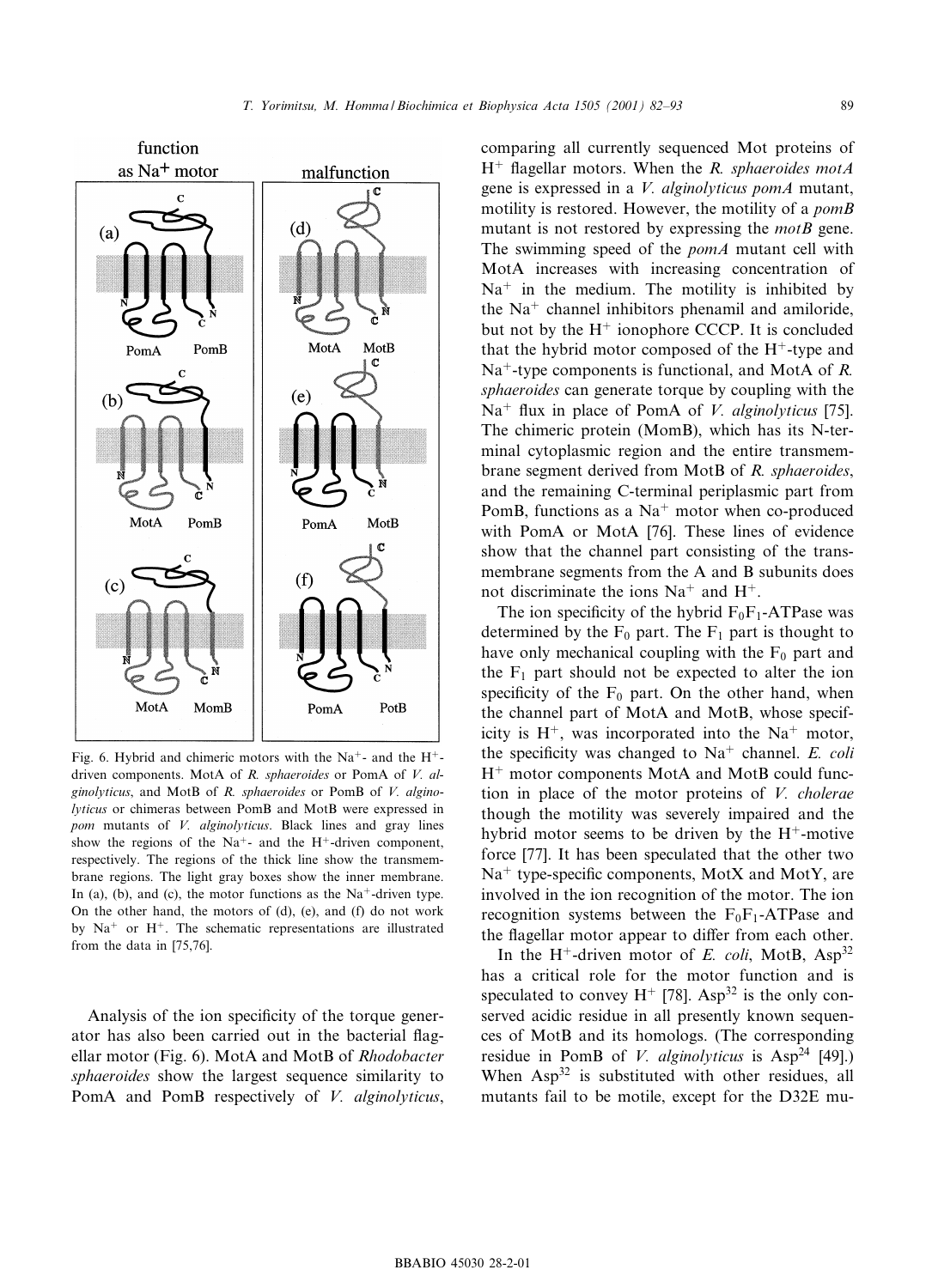tant, which has very slow motility. It is known that overexpression of MotA with the N-terminal 60 residues of MotB, which include the putative transmembrane segment, impairs cell growth [15,16,79,80]. When  $Asp^{32}$  is substituted with any other amino acid, the growth retardation is no longer observed. The growth defect is interpreted as being due to increased  $H^+$  permeability of the cell membrane. Asp<sup>32</sup> of MotB is a good candidate for an  $H^+$  binding site. If this is true, the conserved aspartate residue must be a candidate for the binding site of  $Na<sup>+</sup>$  in PomB.

#### 7. Composition and structure of the torque generator

The membrane topology of the  $H^+$ -driven motor proteins, MotA and MotB, was investigated by Trpscanning mutagenesis [18,19]. The residues of the transmembrane segments of MotA and MotB were systematically replaced by Trp and the effect on the motor function was examined. Trp has a large size and hydrophobic character, so it is postulated that if Trp substitution faces the lipid, it would be tolerated, but if Trp faces inside the protein complex, it would not be tolerated. The effect on the function seems to imply the effect on the structure. This strategy suggested a hypothetical structure of the MotA/MotB channel complex. The pattern of the effect on MotA is periodic along the four transmembrane segments in the way of  $\alpha$ -helices. On the other hand, substitution of MotB is tolerated at positions close to the periplasmic end of the transmembrane segment, but not at positions close to the cytoplasmic end. These results suggest that a single transmembrane segment of MotB is associated with the segments of MotA at a tilt relative to them and its cytoplasmic end is located in the channel complex. In this model, Asp32 of MotB, which might be involved in conducting  $H^+$ , faces inwards in the complex.

In the case of the  $Na^+$ -driven flagellar motor, unlike that of the  $H^+$ -driven motor, little information about the structure of the torque generator is known. However, it seems to be clear that PomA and PomB are directly associated together [51]. When the PomA/PomB complex is purified, the subunit ratio of the complex is estimated to be two PomA to one PomB. The predicted size of a complex of two PomA and one PomB molecules is about 90 kDa [81]. However, the PomA/PomB complex obtained by gel filtration assay was found in fractions of higher molecular size than expected (estimated as 175 kDa). When PomA alone is applied to the gel filtration column, it is eluted as a 55-kDa protein, which is likely to correspond to the homodimer complex of PomA as the size expected for monomeric PomA is 27 kDa. Furthermore, a genetically fused dimer of PomA was constructed. It was observed that this tandem PomA dimer is not only stably produced in the Vibrio cell but also enables the motor to function. By gel filtration assay, the tandem PomA dimer is also eluted as a 55-kDa protein. These results strongly suggest that native PomA forms a stable homodimer. Moreover, considering the molecular size of the PomA/PomB complex described above, it is speculated that the PomA/PomB complex is composed of four copies of PomA and two copies of PomB. It is the simplest assumption that the complex is a single force-generating unit. From mutation study of the PomA dimer, it is inferred that both halves of the PomA dimer function together to conduct sodium ions, and cooperatively form an ion recognition site [82]. This suggests that the dimer or the multimer is the functional unit of PomA. At present, less structural information is available for the torque generator of the  $H^+$ -driven flagellar motor than for the  $Na^+$ -driven motor. In order to elucidate the mechanism of the flagellar motor, it is important to obtain more information on the structure of the torque generator.

## 8.  $22\text{Na}^+$  conductance of the PomA/B complex

The PomA/PomB protein complex reconstituted into proteoliposomes electrogenically catalyzes  $^{22}Na<sup>+</sup>$  influx in response to a K<sup>+</sup> diffusion potential [81]. However, PomA only reconstituted into the proteoliposome has no significant  $Na<sup>+</sup>$  uptake activity. Catalysis of the  $Na<sup>+</sup>$  uptake by the PomA/PomB complex is effectively inhibited in the presence of phenamil, to be at the same level as that of the proteoliposome without the PomA/PomB complex. It is known that the Na<sup>+</sup>-driven flagellar motor of V. *alginolyticus* is driven by  $Li^+$  with lower efficiency [83]. The accumulation of  $22\text{Na}^+$  is prevented by  $Li<sup>+</sup>$ , indicating that Na<sup>+</sup> and  $Li<sup>+</sup>$  compete for a com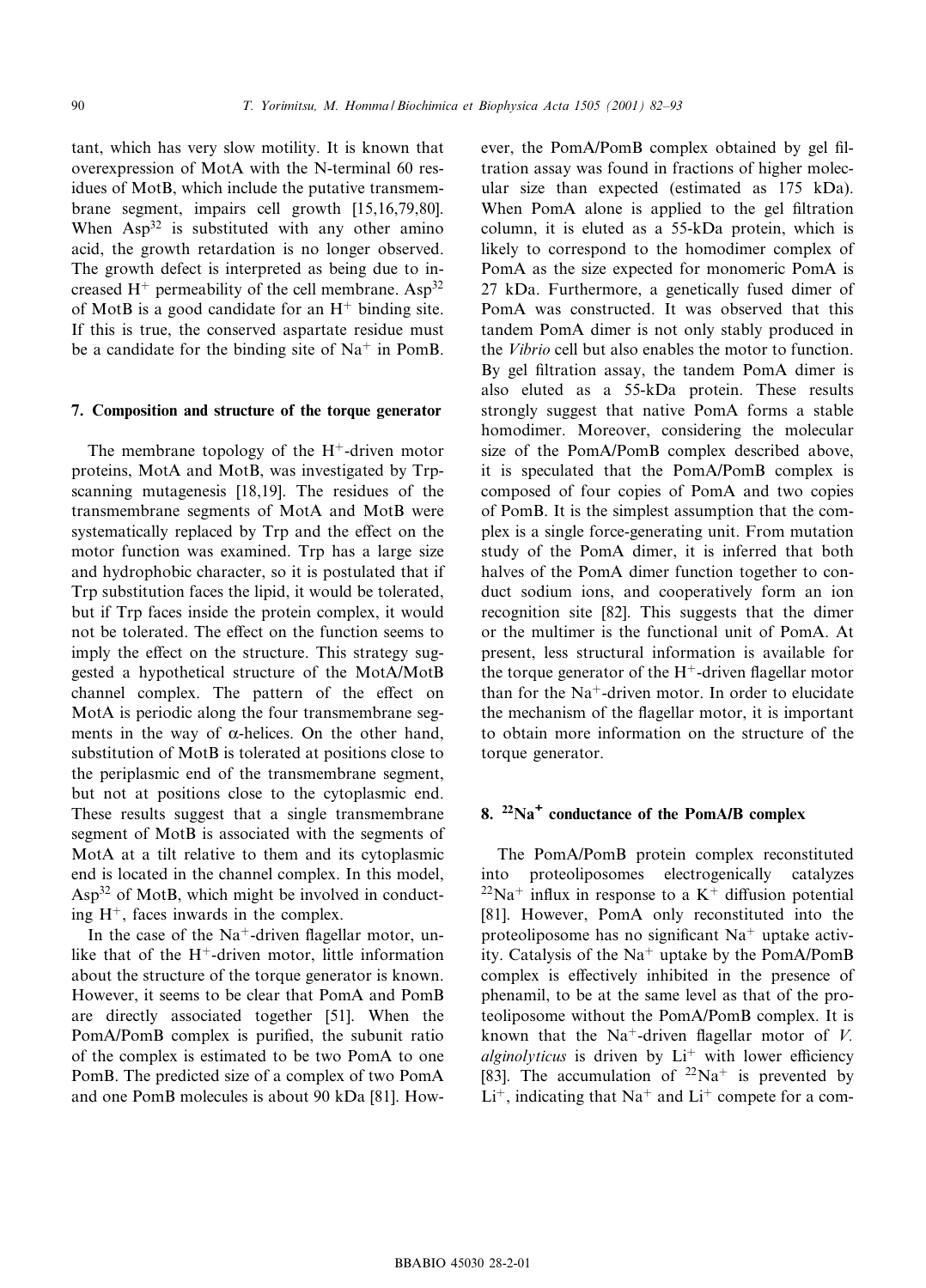mon binding site of the channel complex. Using this technique, it would be expected that the physiological features of the slow motility and the molecular features of the  $Na<sup>+</sup>$  uptake of the torque generator are directly linked and the relationship at the cell level and the molecular level is discussed in more detail.

## 9. Torque generation

It is thought that three components, MotA, MotB, and FliG, are directly involved in the torque generation of the H<sup>+</sup>-driven flagellar motor (Fig. 7). FliG is a soluble protein and one of the components in the rotor [20,84,85]. Mutational analysis provided identification of the important and conserved residues for the torque generation of MotA and FliG and led to the proposal of a model for the interaction between MotA and FliG (Fig. 7)  $[21–24]$ . In this model, it is suggested that three residues,  $Arg^{281}$ ,  $Asp^{288}$  and Asp<sup>289</sup>, in the C-terminal  $\alpha$ -helix of FliG and two residues, Arg<sup>90</sup> and Glu<sup>98</sup>, in the cytoplasmic loop region of MotA are important for function. Double mutants with substitution of charged residues synergistically inhibited the motor function. So, it is hypothesized that electrostatic interactions essential for the rotation of the motor occur between the rotor component FliG and the stator component MotA via these residues. The two functionally important residues of MotA are also conserved in PomA of V. alginolyticus and the PomA homolog of V. parahaemolyticus [49,52]. Recently, the Na<sup>+</sup>-driven switch genes including  $fliG$  have been isolated from V. parahaemolyticus and the functionally important charged residues are all conserved in FliG of V. parahaemo*lyticus* [86]. It was shown that the rotation of  $V$ . *cholerae* flagella is powered by the  $Na<sup>+</sup>$  influx [35,36]. There is an open reading frame with a sequence similar to FliG in the genome of V. cholerae (from the unfinished genome database) and this open reading frame also conserves those charged residues. This seems to suggest that the rotor component and the stator component electrostatically interact in the  $Na<sup>+</sup>$ -driven flagellar motor to generate the rotary power as proposed in the  $H^+$ -driven flagellar motor. This is supported by the suggestion that MotA of R. sphaeroides works with FliG of V. alginolyticus, us-



stator unit, which consists of MotA and MotB, and a rotor unit, which consists of FliG, FliM, and FliN, is presented on the assumption that each unit is composed of a single molecule of each component though it may not be true. The rotor units are attached to the MS ring and form a ring structure, the C ring. The C-terminal region of MotB interacts with peptidoglycan to anchor the stator to the cell wall. The charged residues on the rotor-stator interface, which seem to be important for force generation, are indicated by the residue number with an arrow. TM: transmembrane region. The model of this  $H^+$ -driven motor should be similar to that of the  $Na^+$ -driven motor because the components are exchangeable between the both motors [75-77].

ing the energy of  $Na^+$ , in *pomA*-defective *Vibrio* cells expressing *motA* [75,76].

#### 10. Summary

There are four transmembrane components, PomA, PomB, MotX and MotY, required for rotating the  $Na^+$ -driven flagellar motor. From the analysis of MotA and MotB in the  $H^+$ -driven flagellar motor, PomA and PomB are likely to contact the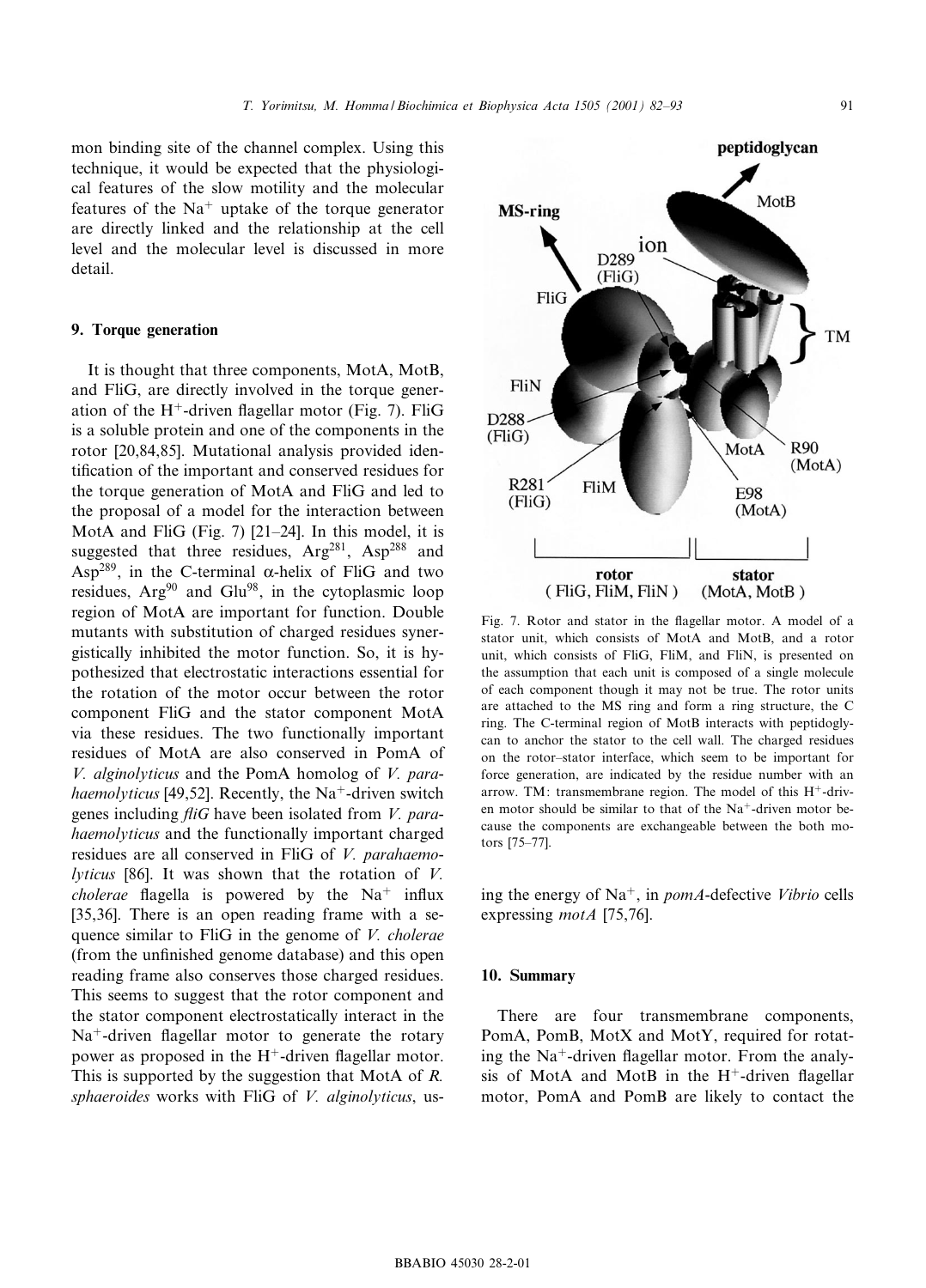rotor component directly and participate in torque generation. However, the function of the two  $Na<sup>+</sup>$ type-specific components, MotX and MotY, is unknown though they may be involved in the ion recognition of the motor. How are these components involved in the generation of the torque? To understand the functional role of MotX and MotY it is important to understand the mechanism of the coupling between  $Na<sup>+</sup>$  influx and rotary power, since these proteins are specifically found in the  $Na^+$ -driven flagellar motor. Comparatively easy manipulation of  $Na<sup>+</sup>$  will be greatly advantageous for the study of MotX and MotY.

Two rotary motors are known in live organisms, one is the bacterial flagellar motor and the other is  $F_1F_0$ -ATPase. The latter motor has been well studied and detailed models of the rotary mechanism have been advanced. We believe that resolving the crystal structure is an important contribution to the developing study of the  $F_1F_0$ -ATPase. For not only the Na<sup>+</sup>- but also the H<sup>+</sup>-driven flagellar motor, more structural knowledge of the torque generator is required for understanding the rotary mechanism.

### Acknowledgements

We thank Drs. Richard M. Berry, Ikuro Kawagishi, and Toshiharu Yakushi for critically reading the manuscript. The work in our laboratory was supported in part by Grants-in-Aid for Scientific Research from the Ministry of Education, Science and Culture of Japan. T.Y. was supported by the Japan Society for the Promotion of Science.

#### References

- [1] S. Khan, J. Bacteriol. 175 (1993) 2169-2174.
- [2] D.F. Blair, Annu. Rev. Microbiol. 49 (1995) 489-522.
- [3] R.M. Macnab, in: Neidhardt et al. (Eds.), Escherichia coli and Salmonella typhimurium: Cellular and Molecular Biology, 2nd edn., American Society for Microbiology, Washington, DC, 1996, pp. 123^145.
- [4] D.J. DeRosier, Cell 93 (1998) 17-20.
- [5] M.D. Manson, P. Tedesco, H.C. Berg, F.M. Harold, C. van der Drift, Proc. Natl. Acad. Sci. USA 74 (1977) 3060^3064.
- [6] S. Matsuura, J. Shioi, Y. Imae, FEBS Lett. 82 (1977) 187^ 190.
- [7] S.H. Larsen, J. Adler, J.J. Gargus, R.W. Hogg, Proc. Natl. Acad. Sci. USA 71 (1974) 1239-1243.
- [8] A.N. Glagolev, V.P. Skulachev, Nature 272 (1978) 280-282.
- [9] G.D. Dean, R.M. Macnab, J. Stader, P. Matsumura, C. Burks, J. Bacteriol. 159 (1984) 991^999.
- [10] J. Stader, P. Matsumura, D. Vacante, G.E. Dean, R.M. Macnab, J. Bacteriol. 166 (1986) 244^252.
- [11] J.D. Zhou, R.T. Fazzio, D.F. Blair, J. Mol. Biol. 251 (1995)  $237 - 242$ .
- [12] S.Y. Chun, J.S. Parkinson, Science 239 (1988) 276-278.
- [13] R. De Mot, J. Vanderleyden, Mol. Microbiol. 12 (1994) 333– 334.
- [14] R. Koebnik, Mol. Microbiol. 16 (1995) 1269-1270.
- [15] D.F. Blair, H.C. Berg, Cell 60 (1990) 439-449.
- [16] B. Stolz, H.C. Berg, J. Bacteriol. 173 (1991) 7033-7037.
- [17] A.G. Garza, L.W. Harrishaller, R.A. Stoebner, M.D. Manson, Proc. Natl. Acad. Sci. USA 92 (1995) 1970^1974.
- [18] L.L. Sharp, J.D. Zhou, D.F. Blair, Proc. Natl. Acad. Sci. USA 92 (1995) 7946-7950.
- [19] L.L. Sharp, J.D. Zhou, D.F. Blair, Biochemistry 34 (1995) 9166^9171.
- [20] S.A. Lloyd, H. Tang, X. Wang, S. Billings, D.F. Blair, J. Bacteriol. 178 (1996) 223^231.
- [21] S.A. Lloyd, D.F. Blair, J. Mol. Biol. 266 (1997) 733-744.
- [22] J. Zhou, D.F. Blair, J. Mol. Biol. 273 (1997) 428^439.
- [23] J. Zhou, S.A. Lloyd, D.F. Blair, Proc. Natl. Acad. Sci. USA 95 (1998) 6436^6441.
- [24] S.A. Lloyd, F.G. Whitby, D.F. Blair, C.P. Hill, Nature 400 (1999) 472^475.
- [25] Y. Imae, T. Atsumi, J. Bioenerg. Biomembr. 21 (1989) 705– 716.
- [26] K. Ota, A. Kiyomiya, N. Koyama, Y. Nosoh, J. Gen. Microbiol. 86 (1975) 259^266.
- [27] T.A. Krulwich, M. Ito, R. Gilmour, M.G. Sturr, A.A. Guffanti, D.B. Hicks, Biochim. Biophys. Acta 1275 (1996) 21^ 26.
- [28] N. Hirata, M. Kitada, Y. Imae, FEBS Lett. 132 (1981) 278^ 280.
- [29] N. Hirata, Y. Imae, J. Biol. Chem. 258 (1983) 10577-10580.
- [30] S. Sugiyama, H. Matsukura, Y. Imae, FEBS Lett. 182 (1985) 265^268.
- [31] Y. Imae, H. Matsukura, S. Kobayasi, Methods Enzymol. 125 (1986) 582^592.
- [32] B.V. Chernyak, P.A. Dibrov, A.N. Glagolev, M.Y. Sherman, V.P. Skulachev, FEBS Lett. 164 (1983) 38^42.
- [33] P.A. Dibrov, V.A. Kostyrko, R.L. Lazarova, V.P. Skulachev, I.A. Smirnova, Biochim. Biophys. Acta 850 (1986) 449^457.
- [34] T. Atsumi, L.L. McCarter, Y. Imae, Nature 355 (1992) 182-184.
- [35] C.C. Hase, J.J. Mekalanos, Proc. Natl. Acad. Sci. USA 96 (1999) 3183^3187.
- [36] S. Kojima, K. Yamamoto, I. Kawagishi, M. Homma, J. Bacteriol. 181 (1999) 1927^1930.
- [37] I. Kawagishi, Y. Maekawa, T. Atsumi, M. Homma, Y. Imae, J. Bacteriol. 177 (1995) 5158^5160.